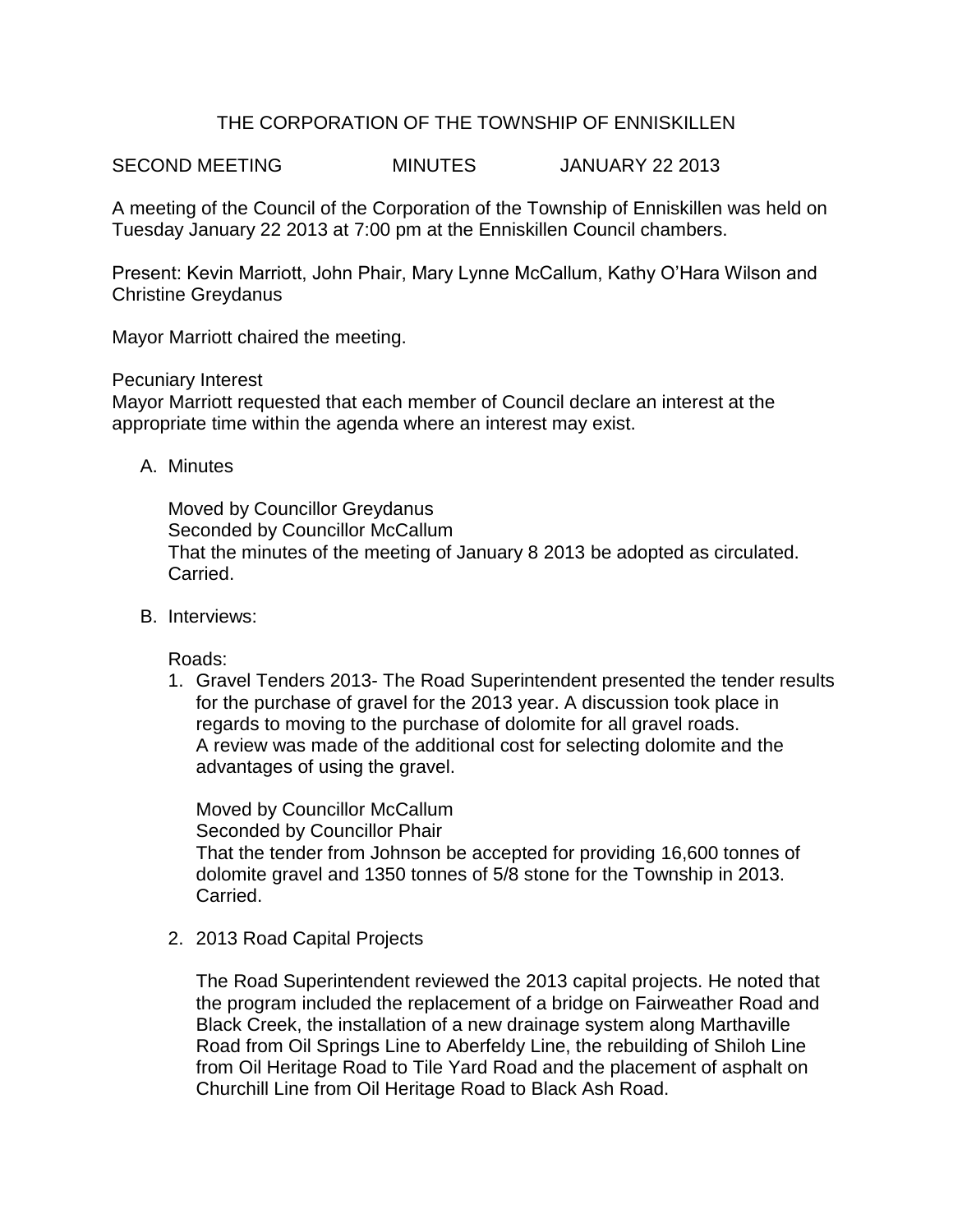The Road Superintendent reported that the reconstruction of Shiloh Line would require additional gravel which would be purchased through the 2013 gravel tender.

The Road Superintendent reported that the culvert on Wanstead and Rokeby Line would need to be replaced in the current year due to its condition. He reported that in the future the bridge on the McKenzie Drain at Rokeby Line would need to be replaced.

## Drainage:

1. Establish site meeting Noble Brownlee Drain

The Clerk reported that the Engineer had discussed culvert headwalls with the property owners on the Noble Brownlee Drain. He had discovered that two of the owners wanted to widen their access culverts for larger farm equipment. As a result there would be a need for a new report under the Drainage Act.

Moved by Councillor McCallum Seconded by Councillor Phair That R Dobbin Engineering be appointed as Engineer to hold a site meeting on the Noble Brownlee Drain with Councillor Phair acting as Council representative. Carried.

### Water:

1. Town of Petrolia- Water Rates 2013

The Clerk reviewed correspondence from the Town of Petrolia concerning a water rate increase in 2013. The Clerk noted that a discussion would be held concerning the timing of the increase.

2. Water Operating Agreement- Oil Springs

The Clerk reported that a meeting would be held with the Village of Oil Springs in regards to reviewing the water operating agreement concerning the administration of the Oil Springs water distribution system.

- C. Correspondence for information
	- 1. Ministry of Municipal Affairs-2013 Annual Repayment Limit
	- 2. Notice of Refusal of Requested Official Plan Amendment
	- 3. Central Lambton Family Health Team- signs new doctors
	- 4. Ontario Sport and Recreation Communities Fund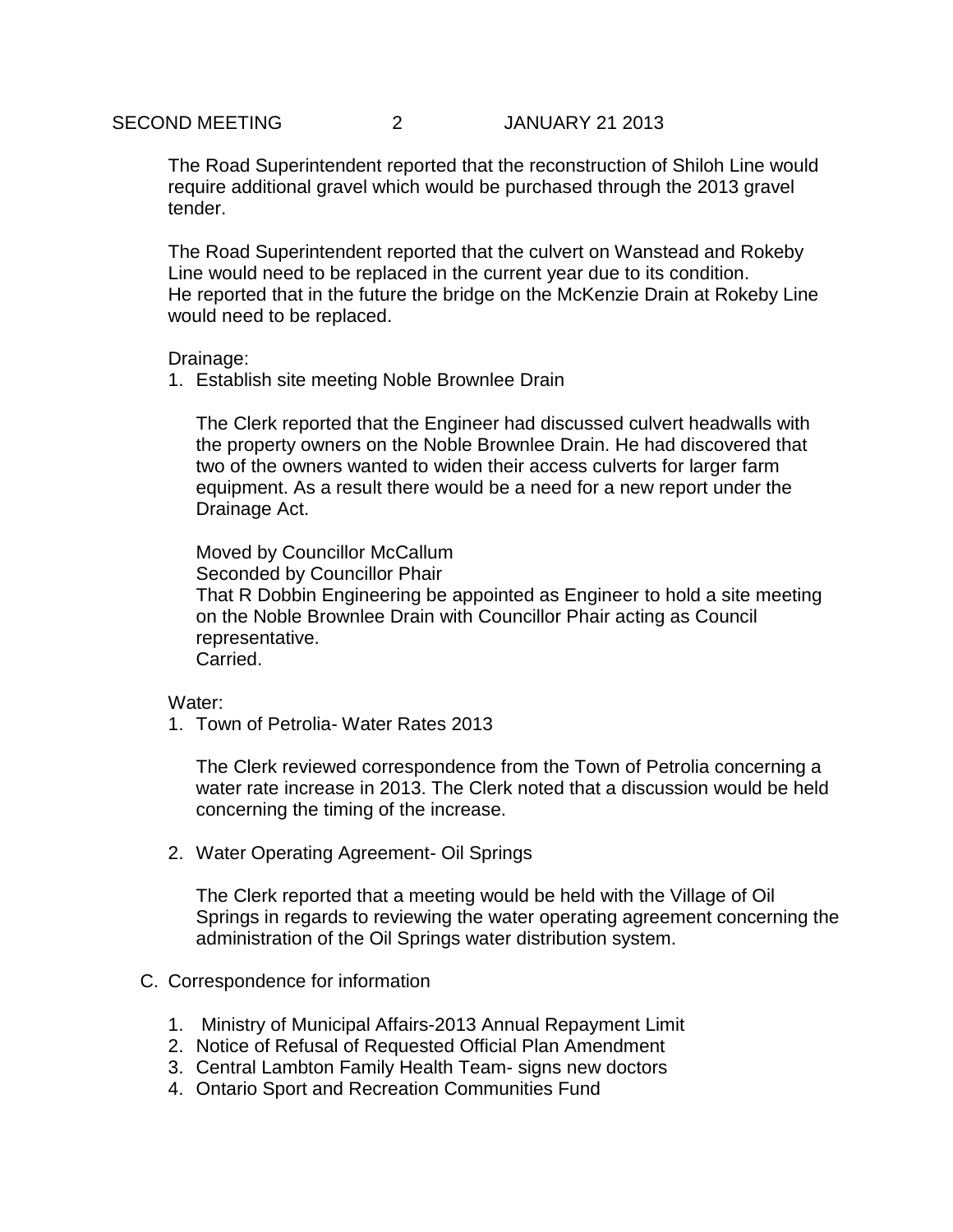SECOND MEETING 3 JANUARY 22 2013

- 5. Ministry of Agriculture and Food 2012/13 Drainage Grant
- 6. Stewardship Ontario- Recycling Grant
- 7. Silver Stick Hockey 2013
- 8. Application to Woodlands Conservation Bylaw- BPS Ventures Inc.
- 9. St Clair Region Conservation Authority Highlights Dec 13-12
- 10.Minutes Lambton Farm Safety Association Nov 19-12
- 11.Ministry of Community Safety and Correctional Services-Technical Advisory

Moved by Councillor Greydanus Seconded by Councillor Phair That correspondence items 1-11 be received and filed. Carried.

- D. Correspondence requiring motions
	- 1. Grant Request Central Lambton Family Health Team

Moved by Councillor Greydanus Seconded by Councillor Phair That the grant request from the Lambton Family Health Team be referred to budget discussions. Carried.

2. Grant Request Petrolia District Agricultural Society

Moved by Councillor Phair Seconded by Councillor Greydanus That the grant request from the Petrolia District Agricultural Society be referred to budget discussions. Carried.

3. Grant Request Petrolia & District Skating Club

Moved by Councillor Greydanus Seconded by Councillor Phair That the grant request from the Petrolia & District Skating Club be referred to budget discussions. Carried.

- 4. Applications for Adjustment of Assessments:
	- 1- Ron Martin-5922 Oil Springs Line reduce RT \$15,500 to \$3,500 all 2012
	- 2- D Thrower- 3564 Rokeby Line reduce RT \$403,000 to \$355,200- Nov 23- Dec 31-12
	- 3- B Cascaden- 3163 Oil Heritage Rd reduce Ft \$147,000- \$127,000 all 2012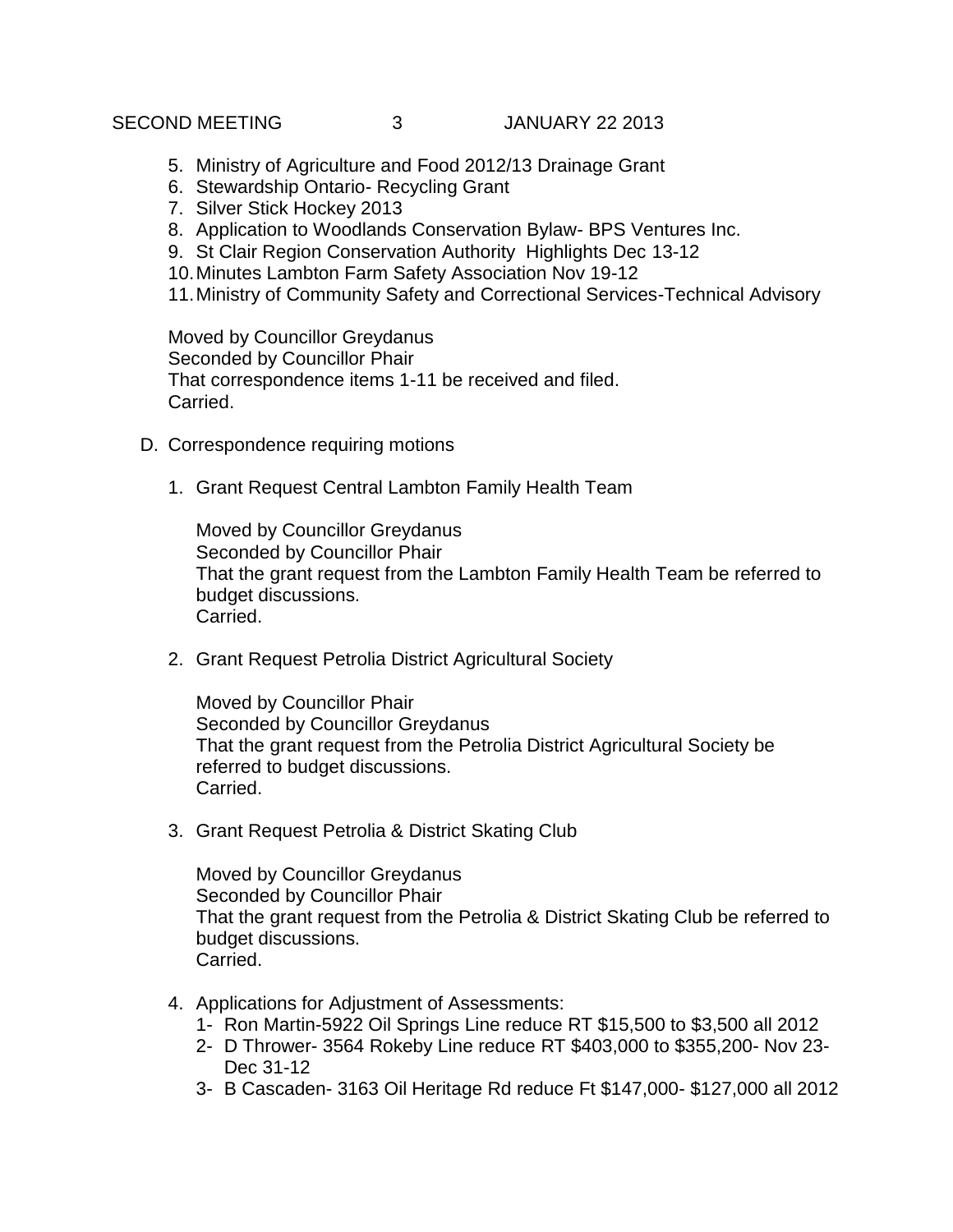SECOND MEETING 4 JANUARY 22 2013

4- D Thrower-3564 Rokeby Line reduce RT to \$355,800 for all 2013

Moved by Councillor Greydanus Seconded by Councillor Phair That the recommendation of the assessor be approved: Ron Martin 5922 Oil Springs Line reducing the RT from \$15,500 to \$3,500 for all of 2012; D Thrower 3564 Rokeby Line reducing the RT from \$403,000 to \$355,200 from November 23 to December 31 2012; B Cascaden-3163 Oil Heritage Road reducing FT from \$147,000 to \$127,000 for all of 2012; D Thrower -3564 Rokeby Line reducing RT to \$355,800 for all of 2013. **Carried** 

# E. Accounts

Moved by Councillor Phair Seconded by Councillor Greydanus That the accounts be paid as circulated: Cheque: 5510-5540: \$91,858.94 Cheque: 5541- \$401.15 Cheque: 5550-5558: \$3,025.06 Carried.

- F. Bylaws
	- 1. Bylaw 77 of 2012-Garrett Drain third reading

Moved by Councillor Greydanus Seconded by Councillor Phair That third and final reading be given to Bylaw 77 of 2012 the Garrett Drain. Carried.

- 2. Bylaw 11 of 2013 Confirmation Bylaw
- 3. Bylaw 12 of 2013 Drain Maintenance Bylaw

Moved by Councillor Greydanus Seconded by Councillor Phair That first and second reading be given to Bylaw 11 and 12 of 2013 Carried.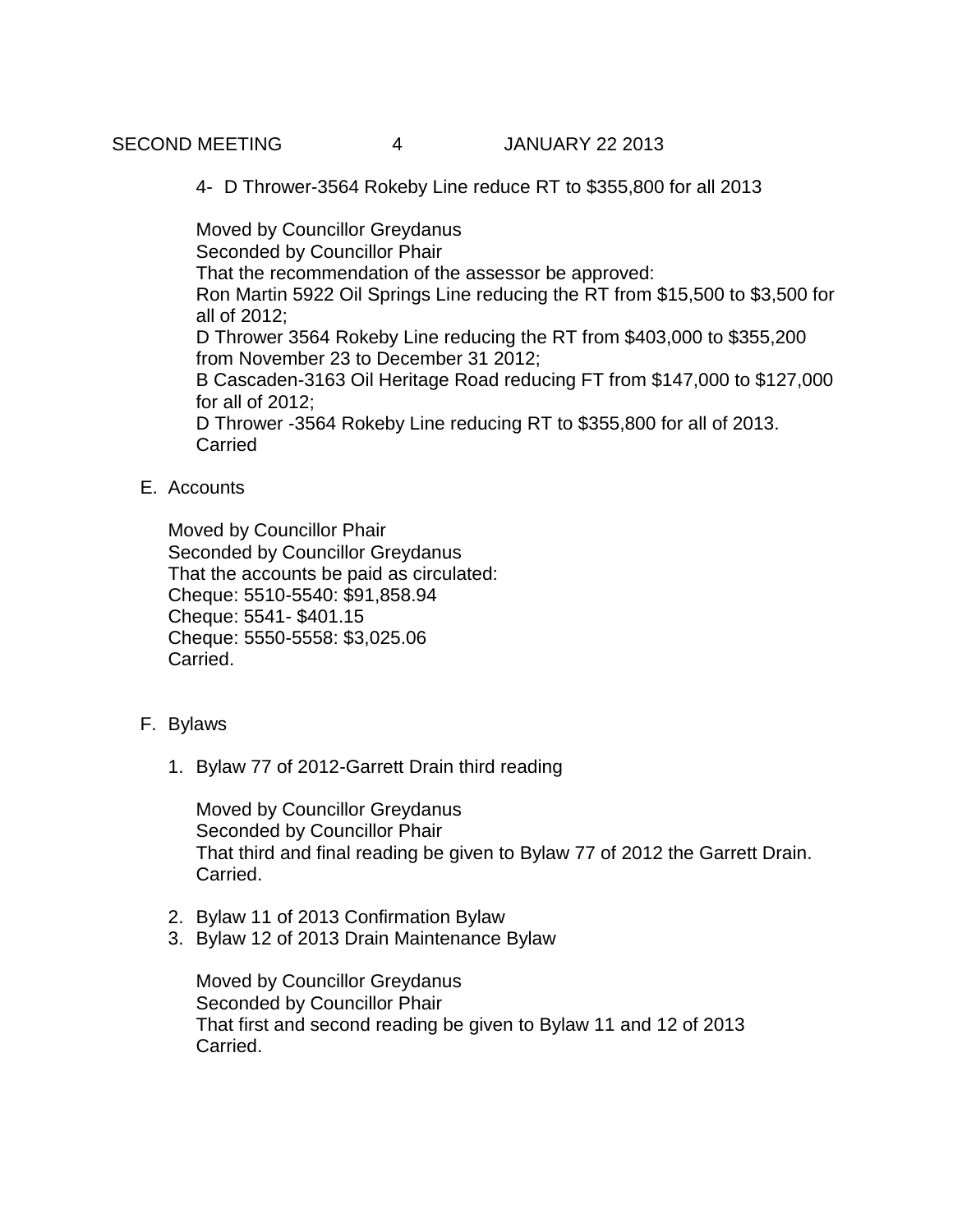Moved by Councillor Phair Seconded by Councillor Greydanus That third and final reading be given to Bylaw 11 and 12 of 2013. Carried.

- G. Other Business
	- 1. Dog Licensing and enforcement 2013

The Clerk noted that Vicky Kyle was interested in continuing the dog control matters with the Township in 2013.

Moved by Councillor Phair Seconded by Councillor Greydanus That Vicky Kyle continue to perform the dog control activities for the Township of Enniskillen in 2013 with no change in remuneration. Carried.

2. Coyote complaint 2013

The Clerk was requested to circulate information on public safety associated with coyotes.

3. Waste Management 2012 tonnage

The tonnage at the site for Enniskillen wastes in December of 2012 was down by 20 tonnes. A discussion took place in regards to whether the reduction in the tonnage would translate into a reduction of the number of lifts of the dumpsters at the site.

Present: Mrs and Mrs Kevin Smale and Larry Smale.

Ray Dobbin was present to discuss with Council the estimate provided for the installation of headwalls for the access to the property of Kevin Smale on the 6<sup>th</sup> Concession Drain.

The Engineer noted that the estimate provided for the work was low. He had not taken into consideration the amount of time that would be required to work around the existing culvert to install the headwall blocks.

Moved by Councillor McCallum Seconded by Councillor O'Hara Wilson That the bill charged for the work on the headwalls for Kevin Smale be reduced to \$5,000. Carried.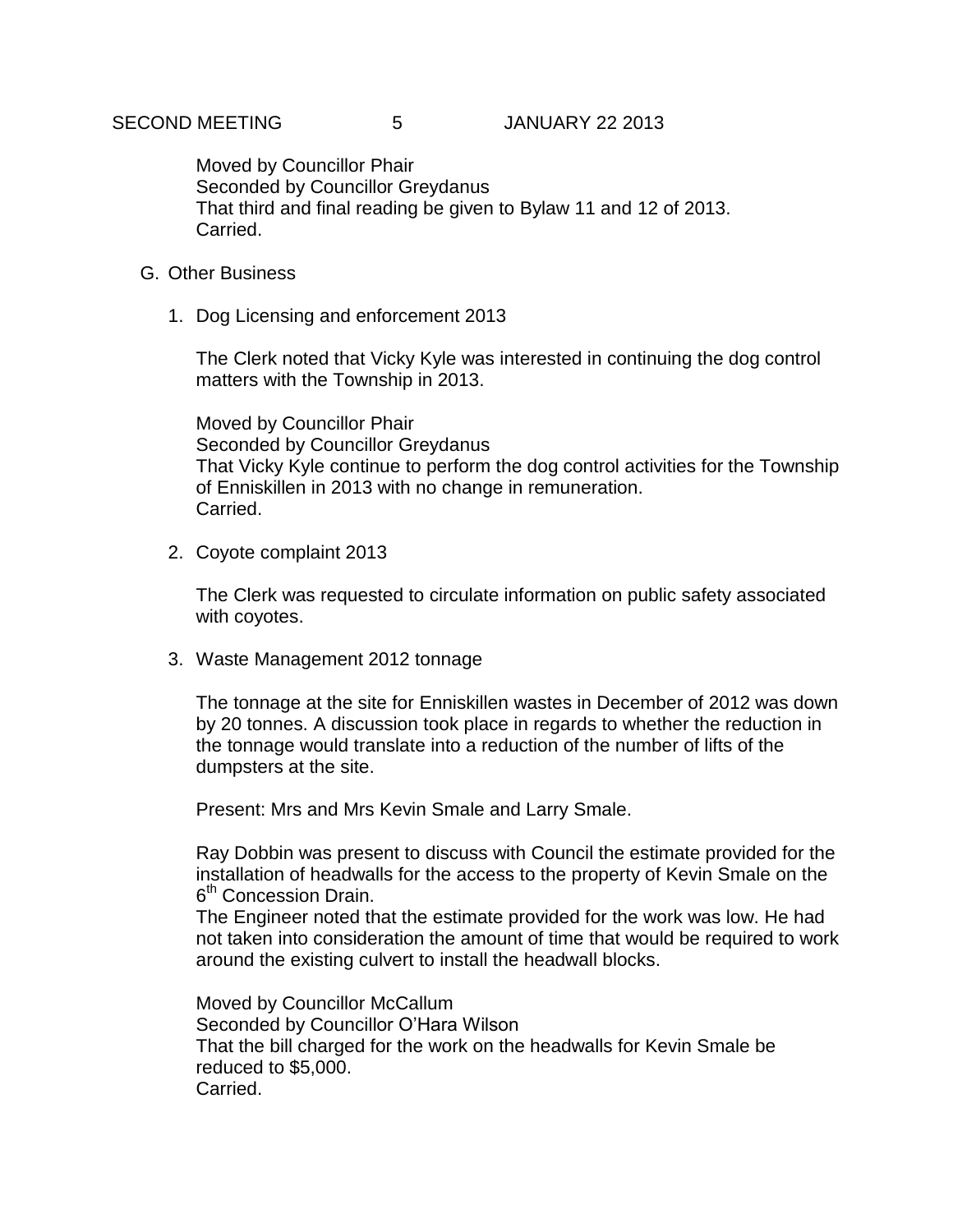4. Grass Cutting 2013

The Clerk reported that the two grass cutters for the Township of Enniskillen were prepared to continue cutting grass at municipal properties with no increase from the 2012 rates.

Moved by Councillor O'Hara Wilson Seconded by Councillor McCallum That the current operators be authorized to undertake grass cutting at the municipal properties in 2013 at the same rates charged in 2012. Carried.

5. Livestock Claim –Geese Killed

The Clerk reported that a livestock claim had been made concerning geese killed by coyotes. The valuer had noted that the weight of the geese did not meet the minimum threshold to make a payout under the provincial livestock claim program.

6. Town of Petrolia- Greenwood Recreation Centre-Enniskillen usage

The Clerk noted that the invoice from the Town of Petrolia had been received for usage by Enniskillen residents of the arena.

H. In camera meeting permitted by Section 239 (2) (b) personal matters about an identifiable individual concerning property standards matters and employee compensation. 8:00 pm

Moved by Councillor Greydanus Seconded by Councillor O'Hara Wilson That the Council move in camera under Section 239 (2) (b) a personal matter about an identifiable individual concerning property standards matters and employee compensation. Carried.

Moved by Councillor Phair Seconded by Councillor O'Hara Wilson That the Council move into an open session. Carried.

The Clerk advised Council on the annual meeting of the St Clair Region Conservation Authority.